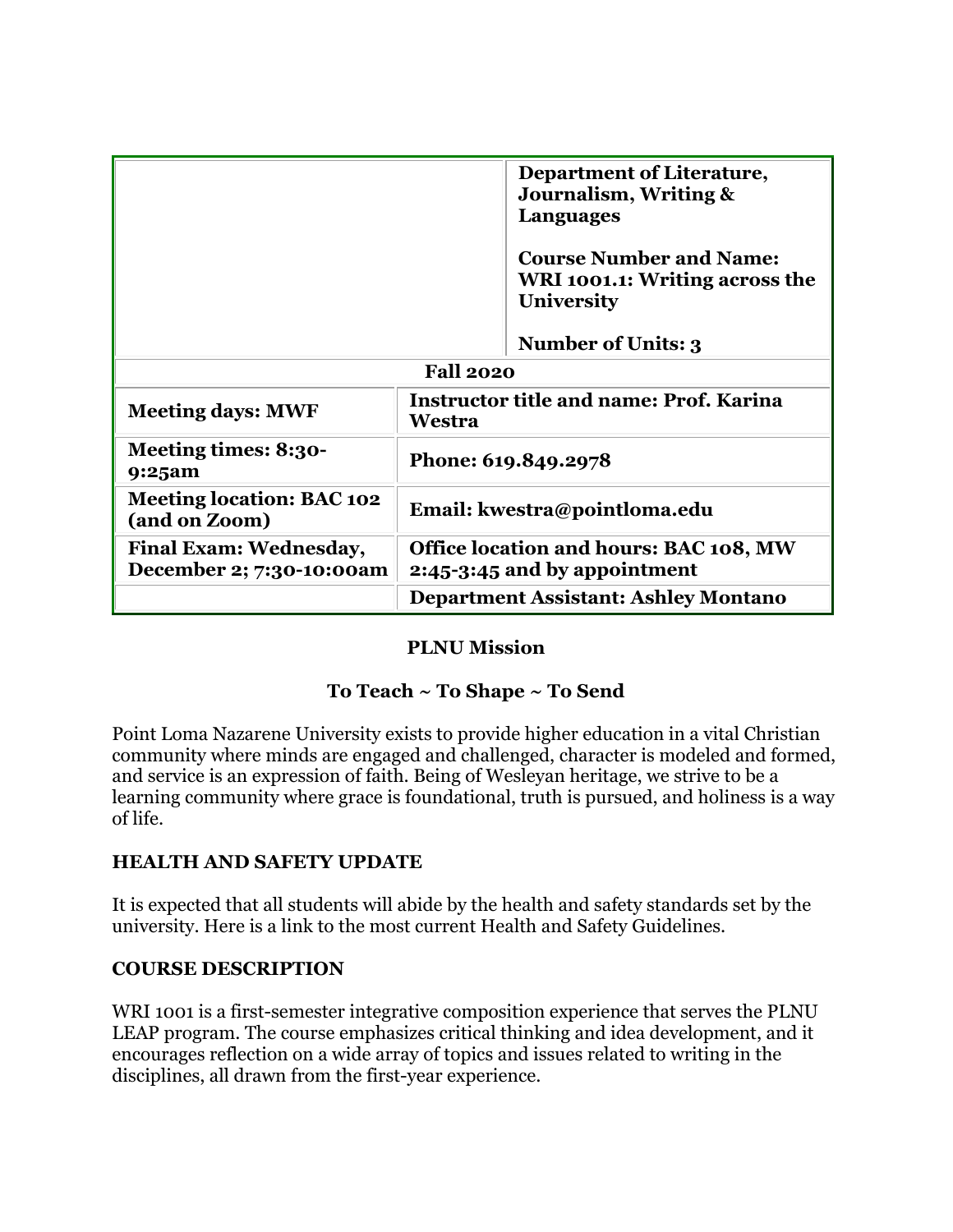## **COURSE LEARNING OUTCOMES**

Point Loma Nazarene University writing courses emphasize the writing process. Students read professional writers' work and practice developing, organizing, writing, revising, editing, and rewriting their own responses and essays. In this course, students will be introduced to the conventions of writing within the various disciplines representing the semester's curriculum, and students will gain experience with each discipline-specific mode of writing. By the end of the semester, students will:

- 1. Apply English language conventions in various genres of academic writing.
- 2. Demonstrate knowledge of the stages of the writing process in academic writing: planning, drafting, organizing, composing, revising, and editing.
- 3. Evaluate and utilize rhetorical modes of organization to create written compositions.
- 4. Establish coherence within each paragraph and throughout the body of the composition.
- 5. Analyze texts to determine point-of-view, differing perspectives, tone, purpose, audience, and theme.
- 6. Use writing as a tool for critical thinking and learning.

## **REQUIRED TEXTS AND RECOMMENDED STUDY RESOURCES**

- 1. Lunsford, Andrea. *The St. Martin's Handbook* 4th ed. Bedford/St. Martin's, 2017.
- 2. Smith, Trixie G. and Allison D. Smith. *Building Bridges through Writing.*  Fountainhead Press, 2014.
- 3. Articles to accompany various disciplines (posted in Canvas)
- 4. Other readings as assigned by professor.

# **COURSE CREDIT HOUR INFORMATION**

In the interest of providing sufficient time to accomplish the stated Course Learning Outcomes, this class meets the PLNU credit hour policy for a 3 unit class delivered over 15 weeks. It is anticipated that students will spend a minimum of 37.5 participation hours per credit hour on their coursework. For this course, students will spend an estimated total hours meeting the course learning outcomes. The time estimations are provided in the Canvas modules.

## **ASSESSMENT AND GRADING**

Student grades will be posted in the Canvas grade book no later than midnight on Tuesday of each week beginning in Week Two of this course. It is important to read the comments posted in the grade book as these comments are intended to help students improve their work. Final grades will be posted within one week of the end of the class. Grades will be based on the following: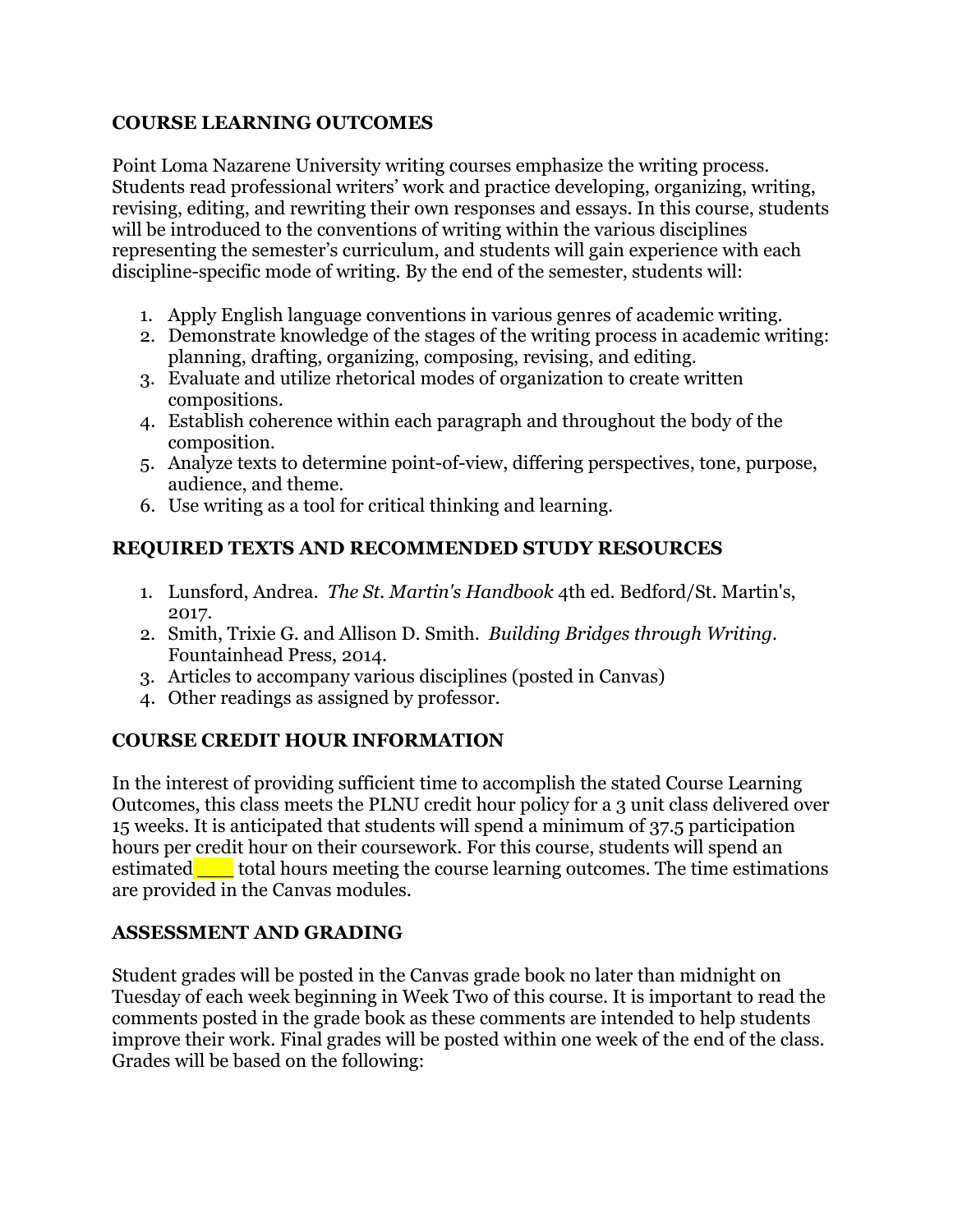| <b>Standard Grade Scale Based on Percentages</b> |                             |            |               |                |
|--------------------------------------------------|-----------------------------|------------|---------------|----------------|
|                                                  |                             |            |               |                |
| A 93-100                                         | $B + 87 - 89$ $C + 77 - 79$ |            | $D+67-69$     | F Less than 59 |
| $A - 90 - 92$                                    | $B$ 83-86                   | $ C 73-76$ | D $63-66$     |                |
|                                                  | B-80-82   C-70-72           |            | $D - 60 - 62$ |                |

Distribution by approximate percentages:

- Journals and Current Events responses 10%
- Outlines, graphic organizers, and other assignments 35%
- Writing disciplines assignments 40%
- Midterm 5%
- Final exam 10%

## **STATE AUTHORIZATION**

State authorization is a formal determination by a state that Point Loma Nazarene University is approved to conduct activities regulated by that state. In certain states outside California, Point Loma Nazarene University is not authorized to enroll online (distance education) students. If a student moves to another state after admission to the program and/or enrollment in an online course, continuation within the program and/or course will depend on whether Point Loma Nazarene University is authorized to offer distance education courses in that state. It is the student's responsibility to notify the institution of any change in his or her physical location. Refer to the map on [State](https://www.pointloma.edu/offices/office-institutional-effectiveness-research/disclosures)  [Authorization](https://www.pointloma.edu/offices/office-institutional-effectiveness-research/disclosures) to view which states allow online (distance education) outside of California.

## **INCOMPLETES AND LATE ASSIGNMENTS**

All assignments are to be submitted/turned in by the beginning of the class session when they are due—including assignments posted in Canvas. Journals, Current Events Responses, Zoom Class Responses, and other Class assignments will not be accepted after the due date. Writing in the Disciplines assignments will be accepted late with a loss of 10% for every day it is late. Incompletes will only be assigned in extremely unusual circumstances.

## **PLNU COPYRIGHT POLICY**

Point Loma Nazarene University, as a non-profit educational institution, is entitled by law to use materials protected by the US Copyright Act for classroom education. Any use of those materials outside the class may violate the law.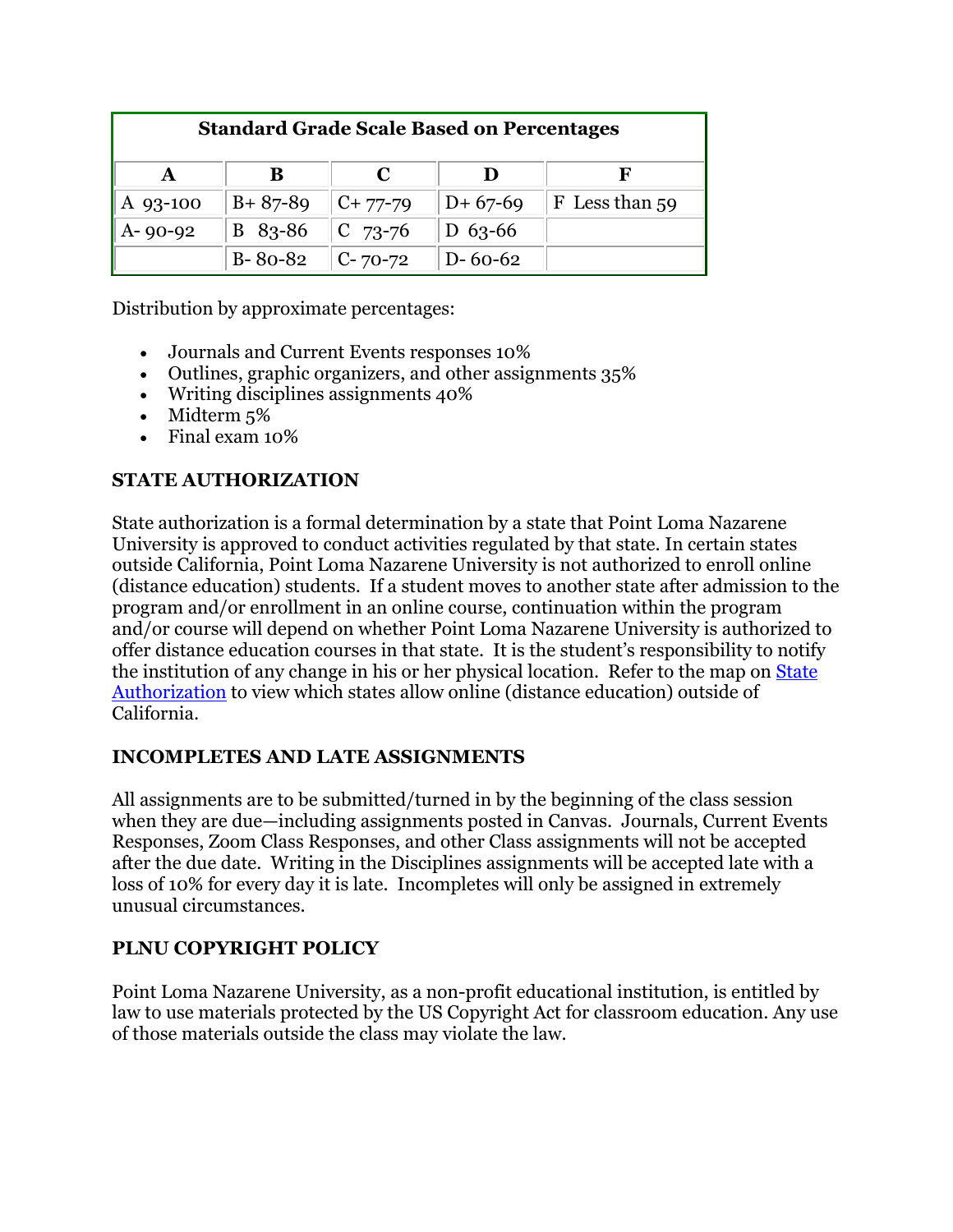#### **PLNU ACADEMIC HONESTY POLICY**

Students should demonstrate academic honesty by doing original work and by giving appropriate credit to the ideas of others. Academic dishonesty is the act of presenting information, ideas, and/or concepts as one's own when in reality they are the results of another person's creativity and effort. A faculty member who believes a situation involving academic dishonesty has been detected may assign a failing grade for that assignment or examination, or, depending on the seriousness of the offense, for the course. Faculty should follow and students may appeal using the procedure in the university Catalog. See **Academic Policies** for definitions of kinds of academic dishonesty and for further policy information.

#### **PLNU ACADEMIC ACCOMMODATIONS POLICY**

While all students are expected to meet the minimum standards for completion of this course as established by the instructor, students with disabilities may require academic adjustments, modifications or auxiliary aids/services. At Point Loma Nazarene University (PLNU), these students are requested to register with the Disability Resource Center (DRC), located in the Bond Academic Center. [\(DRC@pointloma.edu](mailto:DRC@pointloma.edu) or 619-849- 2486). The DRC's policies and procedures for assisting such students in the development of an appropriate academic adjustment plan (AP) allows PLNU to comply with Section 504 of the Rehabilitation Act and the Americans with Disabilities Act. Section 504 (a) prohibits discrimination against students with special needs and guarantees all qualified students equal access to and benefits of PLNU programs and activities. After the student files the required documentation, the DRC, in conjunction with the student, will develop an AP to meet that student's specific learning needs. The DRC will thereafter email the student's AP to all faculty who teach courses in which the student is enrolled each semester. The AP must be implemented in all such courses.

If students do not wish to avail themselves of some or all of the elements of their AP in a particular course, it is the responsibility of those students to notify their professor in that course. PLNU highly recommends that DRC students speak with their professors during the first two weeks of each semester about the applicability of their AP in that particular course and/or if they do not desire to take advantage of some or all of the elements of their AP in that course.

## **PLNU ATTENDANCE AND PARTICIPATION POLICY**

Regular and punctual attendance at all **synchronous** class sessions is considered essential to optimum academic achievement. Initially, Monday and Wednesday classes will be synchronous; students will be notified if this changes. If the student is absent for more than 10 percent of class sessions (virtual or face-to-face), the faculty member will issue a written warning of de-enrollment. If the absences exceed 20 percent, the student may be de-enrolled without notice until the university drop date or, after that date, receive the appropriate grade for their work and participation.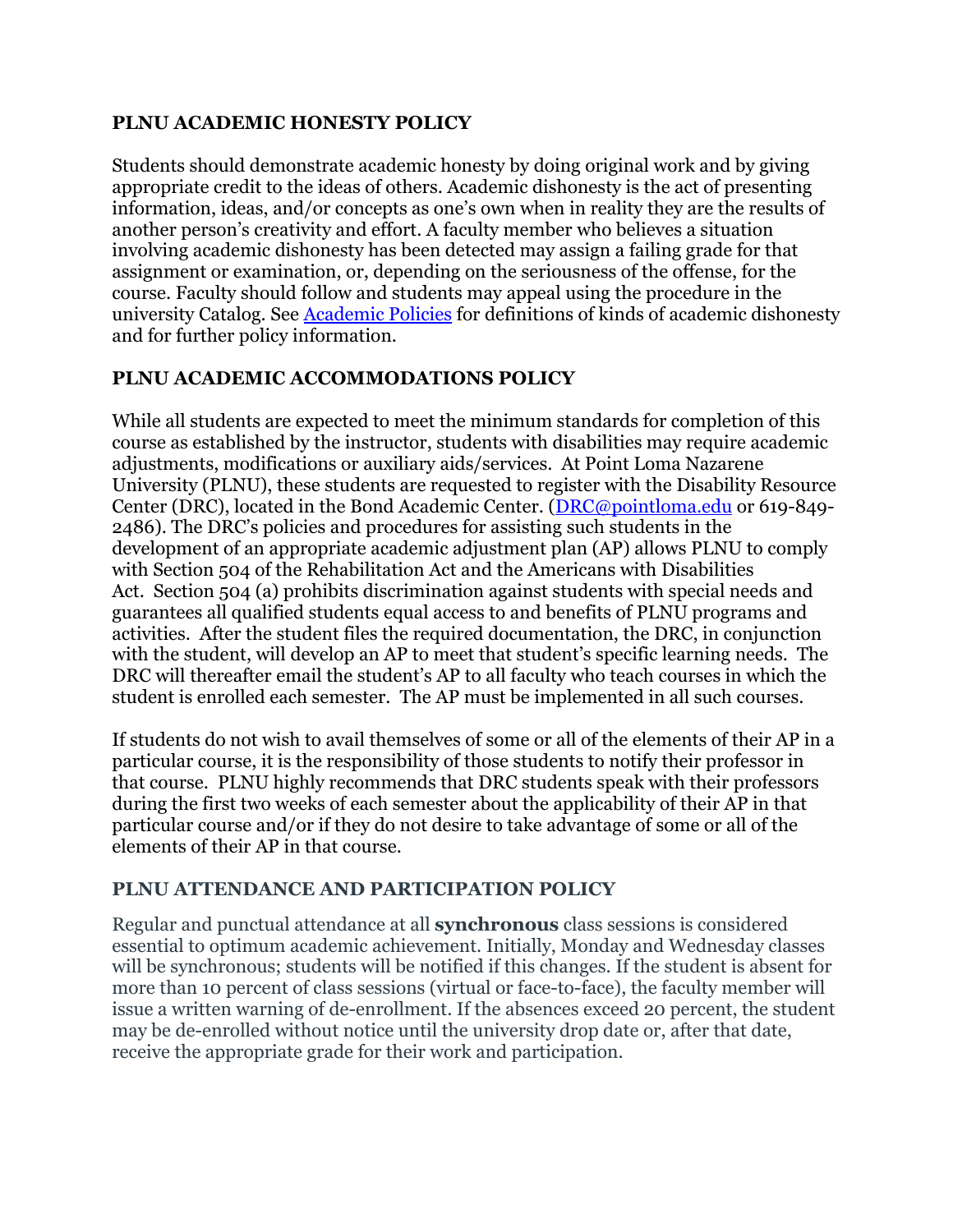*Please note: by attending synchronous courses, you are agreeing to be recorded in class; recorded classes with only be shared with the professor's permission to members of the class or university.*

In some courses, a portion of the credit hour content will be delivered **asynchronously** and attendance will be determined by submitting the assignments by the posted due dates. Initially WRI 1001 will be asynchronous for Friday sessions. See [Academic PoliciesLinks](https://catalog.pointloma.edu/content.php?catoid=46&navoid=2650#Class_Attendance) to an external site. in the Undergraduate Academic Catalog. If absences exceed these limits but are due to university excused health issues, an exception will be granted.

# **Asynchronous Attendance/Participation Definition**

A day of attendance in asynchronous content is determined as contributing a substantive note, assignment, discussion, or submission by the posted due date. Failure to meet these standards will result in an absence for that day. Instructors will determine how many asynchronous attendance days are required each week.

# **SPIRITUAL CARE**

Please be aware PLNU strives to be a place where you grow as whole persons. To this end, we provide resources for our students to encounter God and grow in their Christian faith. If students have questions, a desire to meet with the chaplain or have prayer requests you can contact the [Office of Spiritual Development](https://www.pointloma.edu/offices/spiritual-development)

# **USE OF TECHNOLOGY**

Since most courses will have online components, in order to be successful in the online environment, you'll need to meet the minimum technology and system requirements; please refer to the *Technology and [System Requirements](https://help.pointloma.edu/TDClient/1808/Portal/KB/ArticleDet?ID=108349)* information. Additionally, students are required to have headphone speakers compatible with their computer available to use. If a student is in need of technological resources please contact [student](mailto:student-tech-request@pointloma.edu)[tech-request@pointloma.edu.](mailto:student-tech-request@pointloma.edu)

# **INCLUSIVE LANGUAGE**

Because the Literature, Journalism, and Modern Language department recognizes the power of language, all public language used in this course, including written and spoken discourse, should be inclusive. This standard is outlined by all major academic style guides, including MLA, APA, and Chicago, and is the norm in university-level work.

# **PUBLIC DISCOURSE**

Much of the work we will do in this class is cooperative, by nature of the class discussions and general feedback given to written work and projects; thus you should think of all your writing and speaking for and in class as public, not private, discourse. By continuing in this class, you acknowledge that your work will be viewed by others in the class.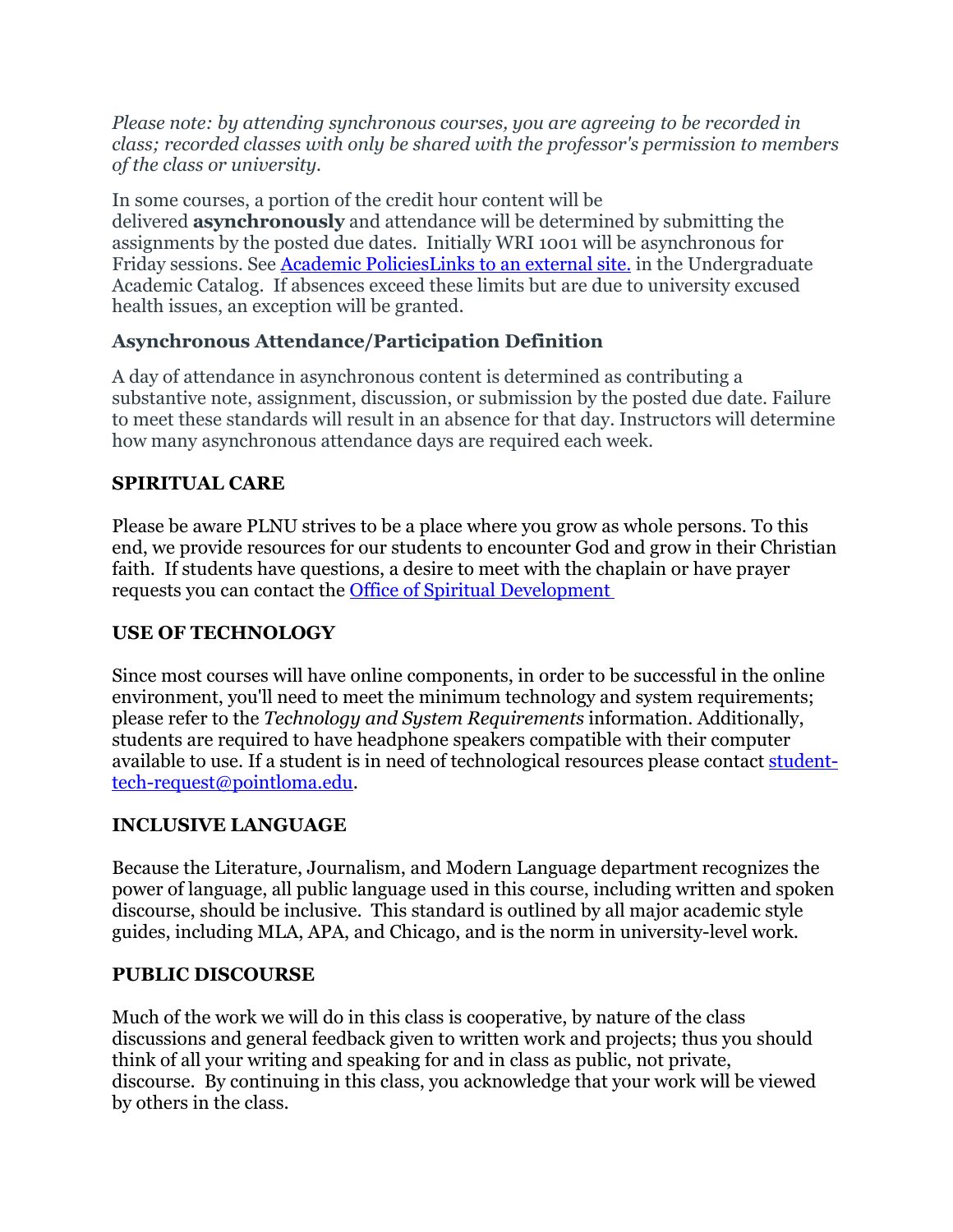#### **DIVERSITY STATEMENT**

Point Loma Nazarene University is committed to diversity in the classroom, in its publications and in its various organizations and components. Faculty and staff recognize that the diverse backgrounds and perspectives of their colleagues and students are best served through respect toward gender, disability, age, socioeconomic status, ethnicity, race, culture and other personal characteristics. In addition, the department of Literature, Journalism, and Modern Languages is committed to taking a leadership position that calls for promoting a commitment to diversity in and out of the classroom and in the practices of writing, journalism and the study of literature.

#### **FERPA**

In compliance with federal law, neither PLNU student ID nor social security number should be used in publically posted grades or returned sets of assignments without student written permission. This class will meet the federal requirements by (each faculty member choose one strategy to use: distributing all grades and papers individually; requesting and filing written student permission; or assigning each student a unique class ID number not identifiable on the alphabetic roster.). Also in compliance with FERPA, you will be the only person given information about your progress in this class unless you have designated others to receive it in the "Information Release" section of the student portal.

**Date Details** Mon Aug 17, 2020 Calendar Event WRI1001-1 FA20 - [Writing Across the](https://canvas.pointloma.edu/calendar?event_id=55471&include_contexts=course_52493)  [University \(LEAP\)](https://canvas.pointloma.edu/calendar?event_id=55471&include_contexts=course_52493) 8:30am to 9:30am Page [Meet Your Instructor](https://canvas.pointloma.edu/courses/52493/pages/meet-your-instructor) to do: 11:59pm Page [Syllabus](https://canvas.pointloma.edu/courses/52493/pages/syllabus) to do: 11:59pm Page [WK1 | Overview](https://canvas.pointloma.edu/courses/52493/pages/wk1-%7C-overview) to do: 11:59pm Tue Aug 18, 2020 <br>Assignment <u>WK1 | Monday Zoom Agenda and Follow-</u><br>up Questions due by  $11:59$ pm

COURSE SCHEDULE—*please note: details are still being finalized and are subject to change.*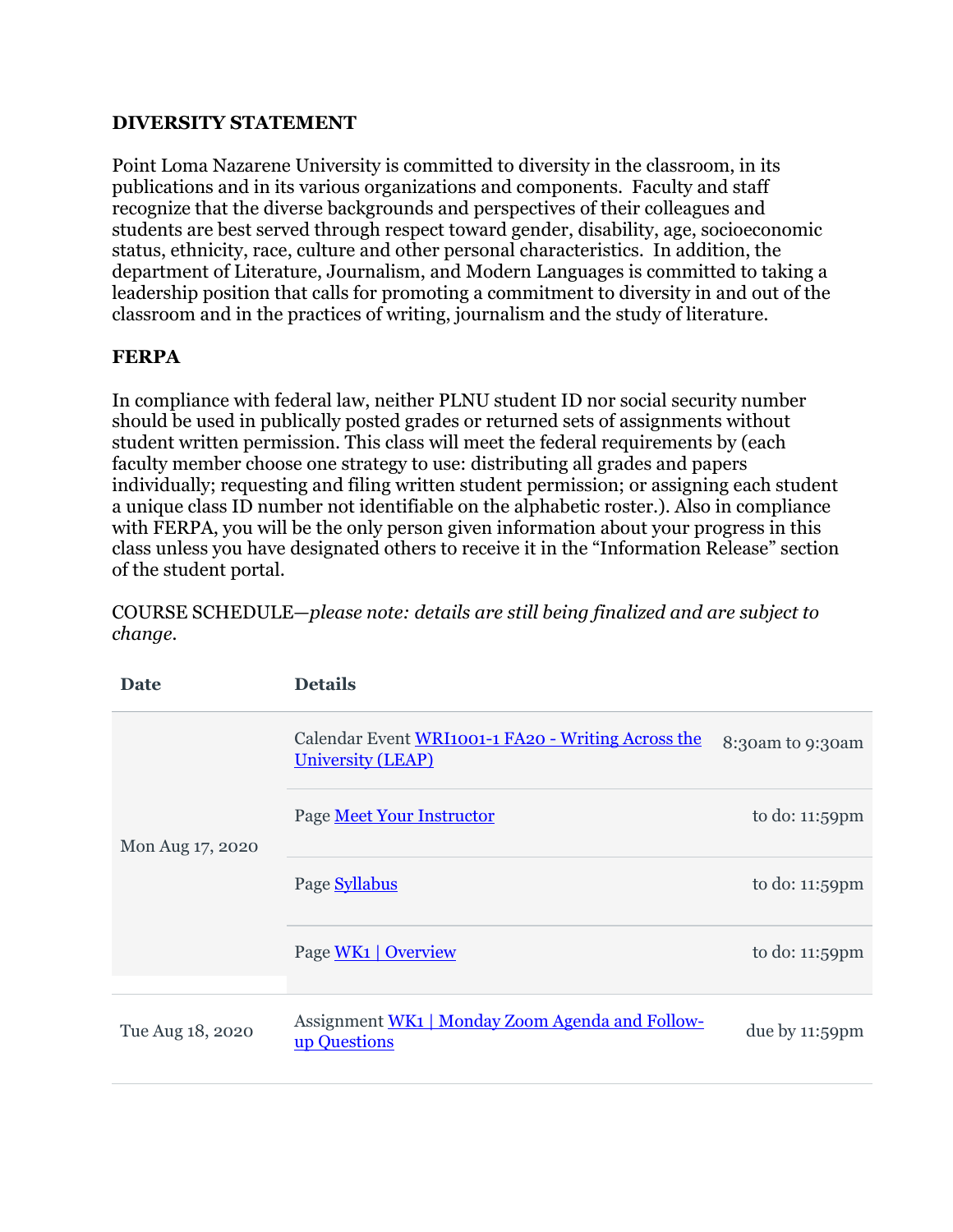| <b>Date</b>      | <b>Details</b>                                                                 |                  |
|------------------|--------------------------------------------------------------------------------|------------------|
|                  | Assignment WK1   Getting to know you                                           | due by 11:59pm   |
| Wed Aug 19, 2020 | Calendar Event WRI1001-1 FA20 - Writing Across the<br><b>University (LEAP)</b> | 8:30am to 9:30am |
| Thu Aug 20, 2020 | Assignment WK1   Wednesday Zoom Agenda and<br><b>Follow-up Questions</b>       | due by 11:59pm   |
| Fri Aug 21, 2020 | <b>Assignment WK1   Assessment Work</b>                                        | due by 11:59pm   |
| Mon Aug 24, 2020 | Calendar Event WRI1001-1 FA20 - Writing Across the<br><b>University (LEAP)</b> | 8:30am to 9:30am |
|                  | Page Week 2 Overview                                                           | to do: 11:59pm   |
| Tue Aug 25, 2020 | Assignment WK2   Monday Zoom Agenda and<br><b>Follow-up Questions</b>          | due by 11:59pm   |
| Wed Aug 26, 2020 | Calendar Event WRI1001-1 FA20 - Writing Across the<br><b>University (LEAP)</b> | 8:30am to 9:30am |
| Thu Aug 27, 2020 | Assignment WK2   Wednesday Zoom Agenda and<br><b>Follow-up Questions</b>       | due by 11:59pm   |
| Fri Aug 28, 2020 | Assignment WK2   Current Events Response #1                                    | due by 11:59pm   |
| Sun Aug 30, 2020 | Assignment WK2 Grammar Assignment--SMH chs<br>$27 - 29$                        | due by 11:59pm   |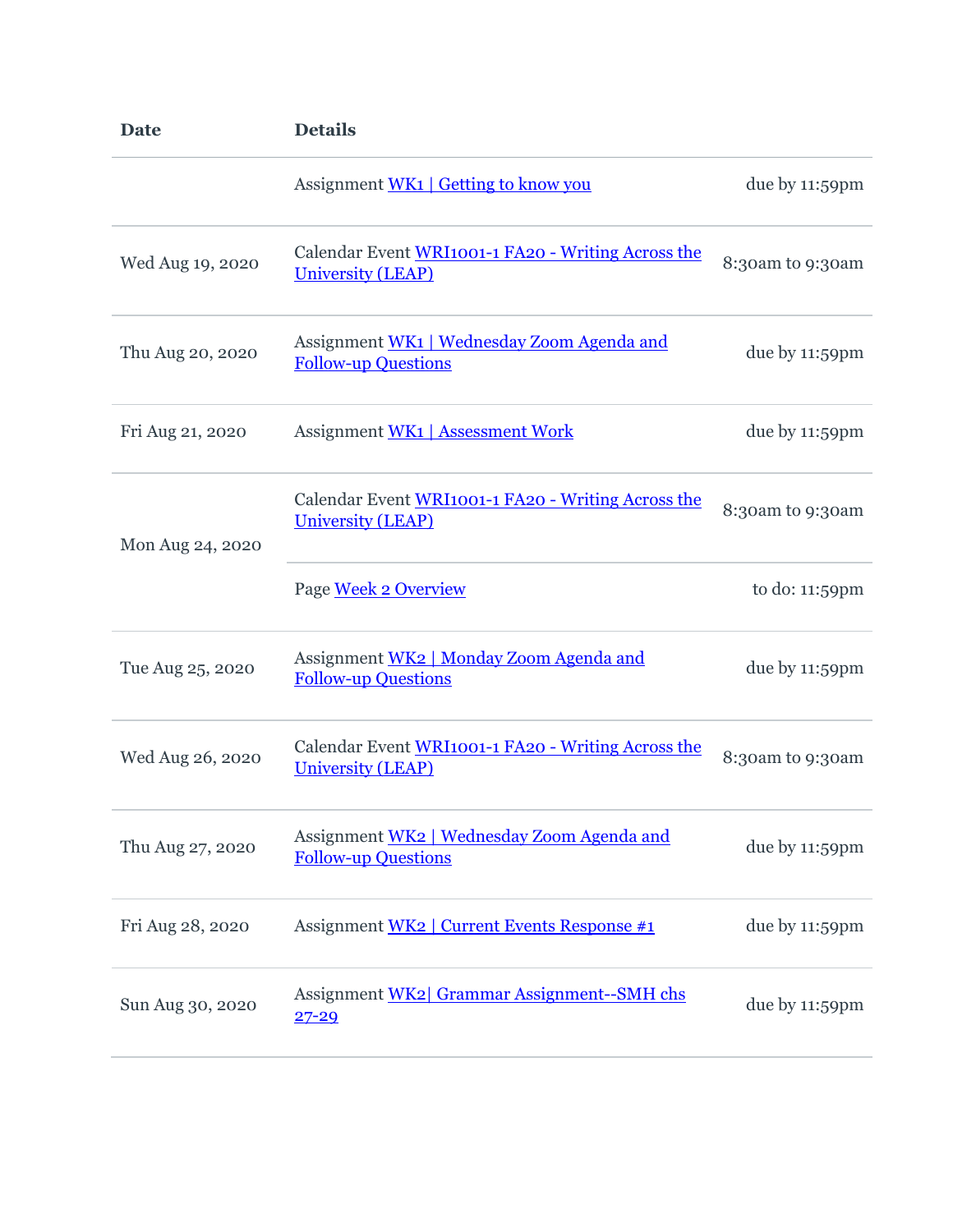| <b>Date</b>      | <b>Details</b>                                                                 |                  |
|------------------|--------------------------------------------------------------------------------|------------------|
| Mon Aug 31, 2020 | Calendar Event WRI1001-1 FA20 - Writing Across the<br><b>University (LEAP)</b> | 8:30am to 9:30am |
|                  | Page Week 3 Overview                                                           | to do: 11:59pm   |
| Tue Sep 1, 2020  | Assignment WK3 Monday Zoom Agenda and Follow-<br>up Questions                  | due by 11:59pm   |
| Wed Sep 2, 2020  | Calendar Event WRI1001-1 FA20 - Writing Across the<br><b>University (LEAP)</b> | 8:30am to 9:30am |
|                  | Assignment WK3   Smith and Smith chapter 5 outline                             | due by 8:30am    |
| Thu Sep 3, 2020  | Assignment WK3   Wednesday Zoom Agenda and<br><b>Follow-up Questions</b>       | due by 11:59pm   |
| Fri Sep 4, 2020  | Assignment WK3 Journal #1                                                      | due by 11:59pm   |
| Sun Sep 6, 2020  | Assignment WK3   SMH 30-31 Word Choice<br>assignment                           | due by 11:59pm   |
|                  | Calendar Event WRI1001-1 FA20 - Writing Across the<br><b>University (LEAP)</b> | 8:30am to 9:30am |
| Mon Sep 7, 2020  | Assignment WK3   Reading Questions for "Mother<br>Tongue" by Amy Tan           | due by 8:30am    |
|                  | Page Week 4 Overview                                                           | to do: 11:59pm   |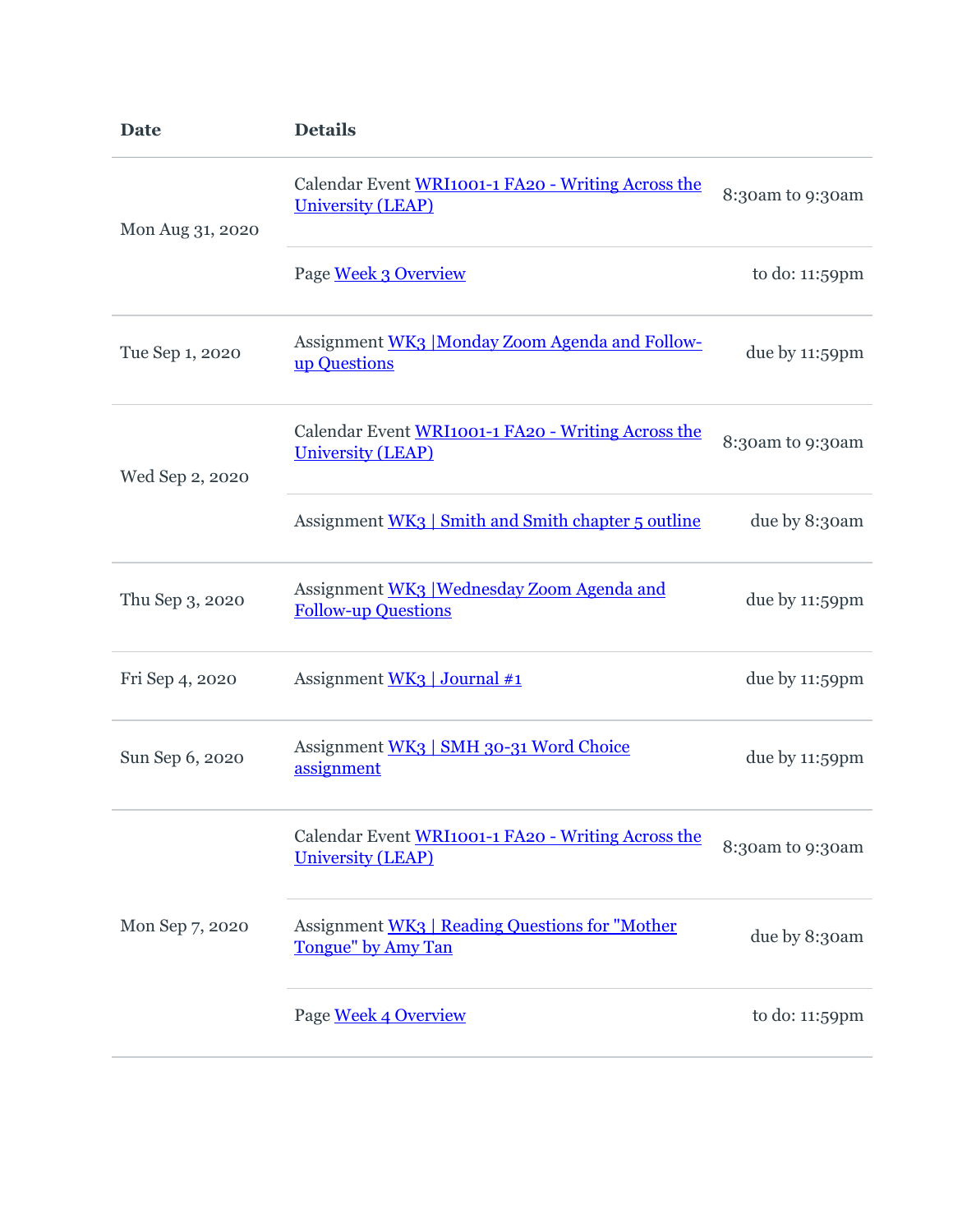| <b>Date</b>      | <b>Details</b>                                                                 |                  |
|------------------|--------------------------------------------------------------------------------|------------------|
| Tue Sep 8, 2020  | Assignment WK4   Monday Zoom Agenda and<br><b>Follow-up Questions</b>          | due by 11:59pm   |
| Wed Sep 9, 2020  | Calendar Event WRI1001-1 FA20 - Writing Across the<br><b>University (LEAP)</b> | 8:30am to 9:30am |
|                  | Assignment WK4   Reading Questions for TBD<br><b>Humanities reading</b>        | due by 8:30am    |
| Thu Sep 10, 2020 | Assignment WK4   Wednesday Zoom Agenda and<br><b>Follow-up Questions</b>       | due by 11:59pm   |
| Fri Sep 11, 2020 | Assignment WK4   Current Events Response #2                                    | due by 11:59pm   |
| Sun Sep 13, 2020 | Assignment WK4   Writing in the Humanities                                     | due by 11:59pm   |
|                  | Calendar Event WRI1001-1 FA20 - Writing Across the<br><b>University (LEAP)</b> | 8:30am to 9:30am |
| Mon Sep 14, 2020 | Assignment WK5   Smith and Smith 6 outline                                     | due by 8:30am    |
|                  | Page Week 5 Overview                                                           | to do: 11:59pm   |
| Tue Sep 15, 2020 | Assignment WK5   Monday Zoom Agenda and Follow-<br>up Questions                | due by 11:59pm   |
| Wed Sep 16, 2020 | Calendar Event WRI1001-1 FA20 - Writing Across the<br><b>University (LEAP)</b> | 8:30am to 9:30am |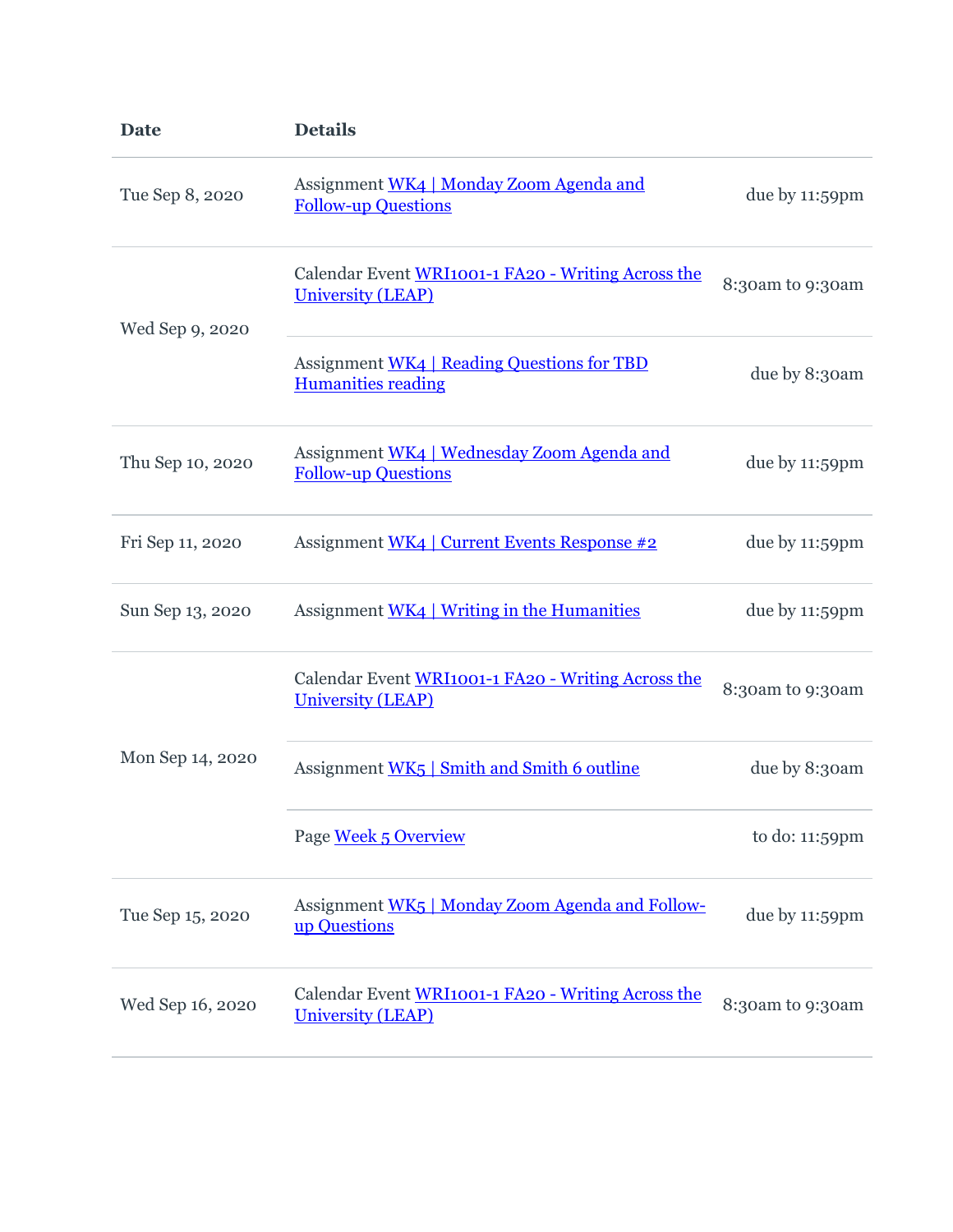| <b>Date</b>      | <b>Details</b>                                                                 |                  |
|------------------|--------------------------------------------------------------------------------|------------------|
|                  | Assignment WK5   TBD business article graphic<br>organizer                     | due by 8:30am    |
| Thu Sep 17, 2020 | Assignment WK5   Wednesday Agenda and Follow-up<br><b>Questions</b>            | due by 11:59pm   |
| Fri Sep 18, 2020 | Assignment WK5   Journal #2                                                    | due by 11:59pm   |
| Sun Sep 20, 2020 | Assignment WK5   SMH 38-40 grammar work                                        | due by 11:59pm   |
| Mon Sep 21, 2020 | Calendar Event WRI1001-1 FA20 - Writing Across the<br><b>University (LEAP)</b> | 8:30am to 9:30am |
|                  | Page Week 6 Overview                                                           | to do: 11:59pm   |
| Wed Sep 23, 2020 | Calendar Event WRI1001-1 FA20 - Writing Across the<br><b>University (LEAP)</b> | 8:30am to 9:30am |
| Fri Sep 25, 2020 | Assignment WK6   Current Events Response #3                                    | due by 11:59pm   |
| Sun Sep 27, 2020 | Assignment WK6   Writing in Business                                           | due by 11:59pm   |
|                  | Calendar Event WRI1001-1 FA20 - Writing Across the<br><b>University (LEAP)</b> | 8:30am to 9:30am |
| Mon Sep 28, 2020 | Assignment WK7   Smith and Smith 9 outline                                     | due by 8:30am    |
|                  | Page Week 7 Overview                                                           | to do: 11:59pm   |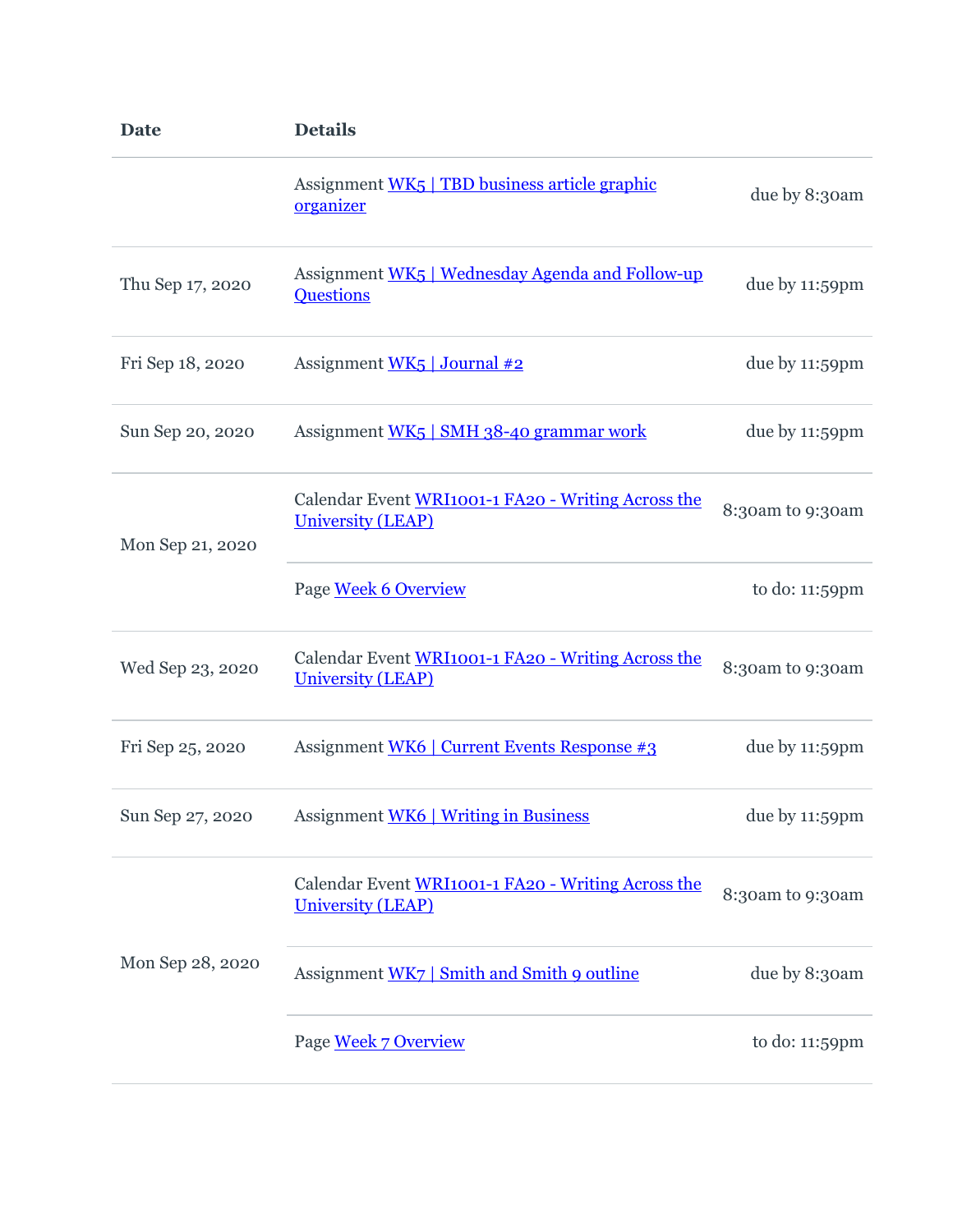| <b>Date</b>      | <b>Details</b>                                                                 |                  |
|------------------|--------------------------------------------------------------------------------|------------------|
| Wed Sep 30, 2020 | Calendar Event WRI1001-1 FA20 - Writing Across the<br><b>University (LEAP)</b> | 8:30am to 9:30am |
| Fri Oct 2, 2020  | Assignment $WK7$ Journal #3                                                    | due by 11:59pm   |
| Mon Oct 5, 2020  | Calendar Event WRI1001-1 FA20 - Writing Across the<br><b>University (LEAP)</b> | 8:30am to 9:30am |
|                  | Page Week 8 Overview                                                           | to do: 11:59pm   |
| Wed Oct 7, 2020  | Calendar Event WRI1001-1 FA20 - Writing Across the<br><b>University (LEAP)</b> | 8:30am to 9:30am |
|                  | Assignment WK8   Writing in the Health Sciences                                | due by 8:45am    |
| Fri Oct 9, 2020  | Assignment WK8   Current Events Response #4                                    | due by 11:59pm   |
| Mon Oct 12, 2020 | Calendar Event WRI1001-1 FA20 - Writing Across the<br><b>University (LEAP)</b> | 8:30am to 9:30am |
|                  | Page Week 9 Overview                                                           | to do: 11:59pm   |
| Wed Oct 14, 2020 | Calendar Event WRI1001-1 FA20 - Writing Across the<br><b>University (LEAP)</b> | 8:30am to 9:30am |
|                  | Assignment WK9   Midterm, part 1--grammar                                      | due by 9:30am    |
| Fri Oct 16, 2020 | Assignment WK9   Midterm, part 2--writing                                      | due by 11:59pm   |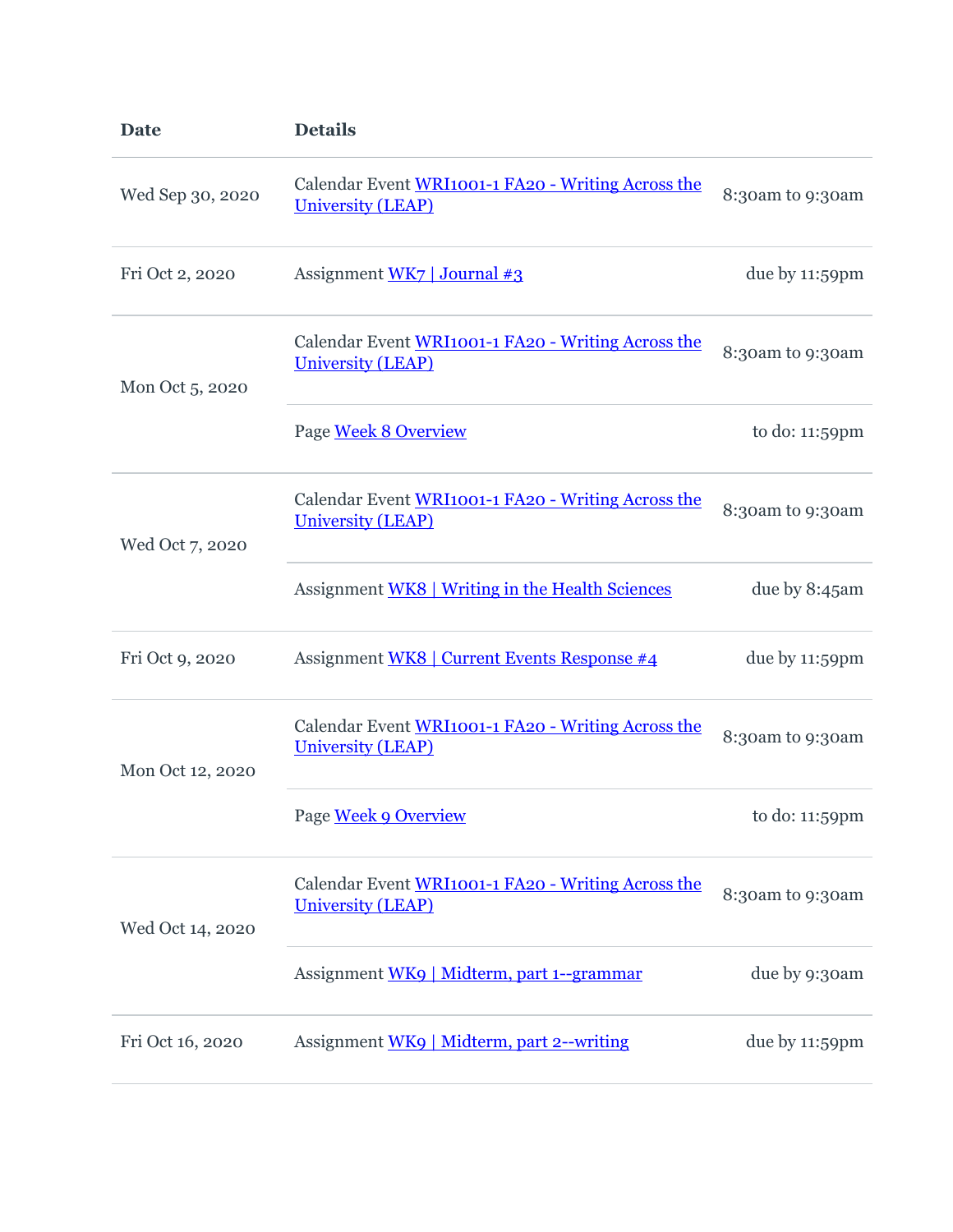| <b>Date</b>      | <b>Details</b>                                                                 |                  |
|------------------|--------------------------------------------------------------------------------|------------------|
|                  | Assignment WK9   Journal #4                                                    | due by 11:59pm   |
|                  | Calendar Event WRI1001-1 FA20 - Writing Across the<br><b>University (LEAP)</b> | 8:30am to 9:30am |
| Mon Oct 19, 2020 | Assignment WK10   Smith and Smith 10 outline                                   | due by 8:30am    |
|                  | Page Week 10 Overview                                                          | to do: 11:59pm   |
| Wed Oct 21, 2020 | Calendar Event WRI1001-1 FA20 - Writing Across the<br><b>University (LEAP)</b> | 8:30am to 9:30am |
| Fri Oct 23, 2020 | Assignment WK10   Current Events Response #5                                   | due by 11:59pm   |
| Mon Oct 26, 2020 | Calendar Event WRI1001-1 FA20 - Writing Across the<br><b>University (LEAP)</b> | 8:30am to 9:30am |
|                  | Page Week 11 Overview                                                          | to do: 11:59pm   |
| Wed Oct 28, 2020 | Calendar Event WRI1001-1 FA20 - Writing Across the<br><b>University (LEAP)</b> | 8:30am to 9:30am |
| Fri Oct 30, 2020 | Assignment WK11   Journal $#5$                                                 | due by 11:59pm   |
| Sun Nov 1, 2020  | Assignment WK11   Writing in the Social Sciences                               | due by 11:59pm   |
| Mon Nov 2, 2020  | Calendar Event WRI1001-1 FA20 - Writing Across the<br><b>University (LEAP)</b> | 8:30am to 9:30am |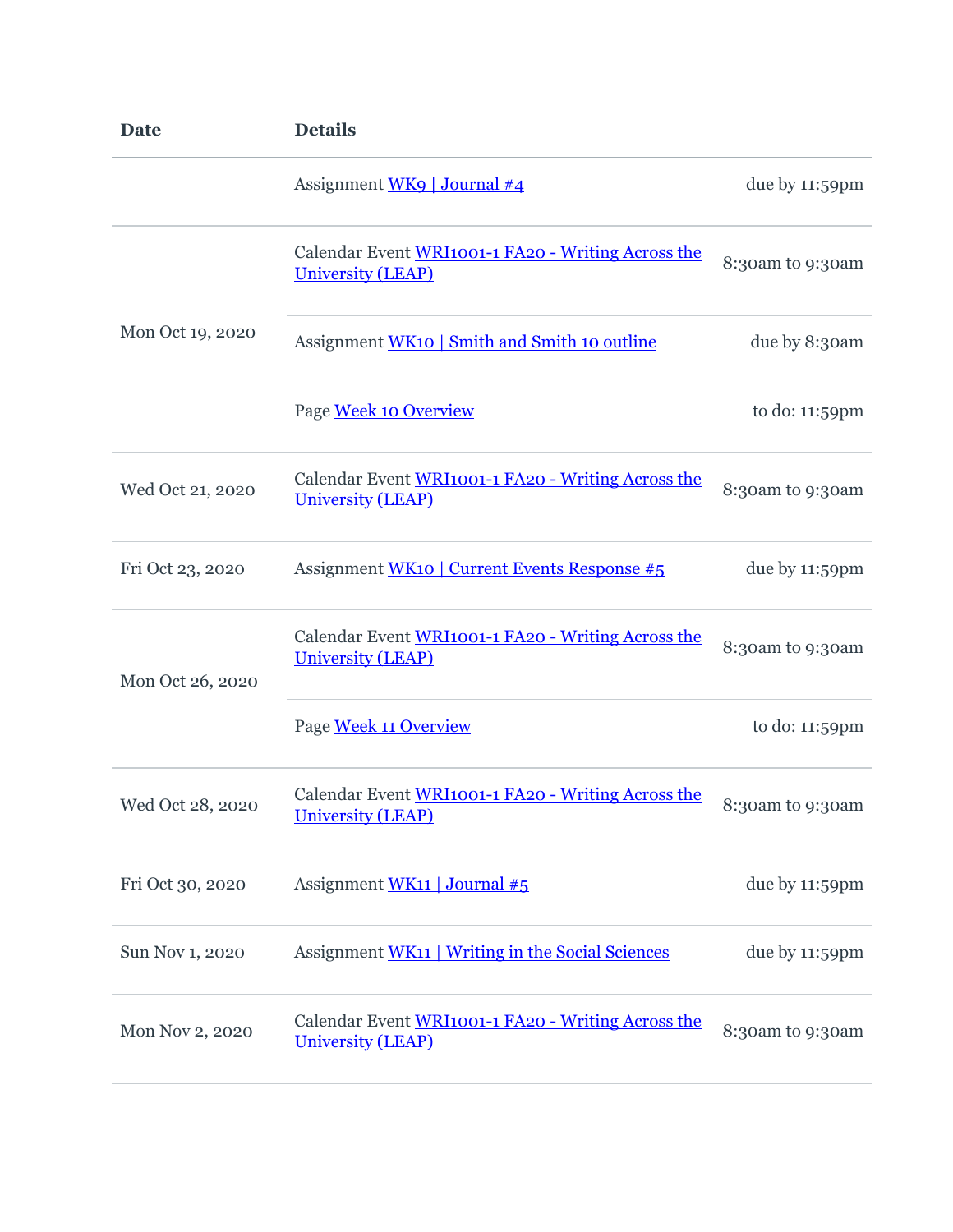| <b>Date</b>      | <b>Details</b>                                                                 |                  |
|------------------|--------------------------------------------------------------------------------|------------------|
|                  | Page Week 12 Overview                                                          | to do: 11:59pm   |
| Wed Nov 4, 2020  | Calendar Event WRI1001-1 FA20 - Writing Across the<br><b>University (LEAP)</b> | 8:30am to 9:30am |
| Fri Nov 6, 2020  | Assignment WK12   Current Events Response #6                                   | due by 11:59pm   |
| Sun Nov 8, 2020  | Assignment WK12   Writing in Theology                                          | due by 11:59pm   |
|                  | Calendar Event WRI1001-1 FA20 - Writing Across the<br><b>University (LEAP)</b> | 8:30am to 9:30am |
| Mon Nov 9, 2020  | Assignment WK13   Smith and Smith 10 outline                                   | due by 8:30am    |
|                  | Page Week 13 Overview                                                          | to do: 11:59pm   |
| Wed Nov 11, 2020 | Calendar Event WRI1001-1 FA20 - Writing Across the<br><b>University (LEAP)</b> | 8:30am to 9:30am |
| Fri Nov 13, 2020 | Assignment WK13   Journal #6                                                   | due by 11:59pm   |
| Mon Nov 16, 2020 | Calendar Event WRI1001-1 FA20 - Writing Across the<br><b>University (LEAP)</b> | 8:30am to 9:30am |
|                  | Page Week 14 Overview                                                          | to do: 11:59pm   |
| Wed Nov 18, 2020 | Calendar Event WRI1001-1 FA20 - Writing Across the<br><b>University (LEAP)</b> | 8:30am to 9:30am |